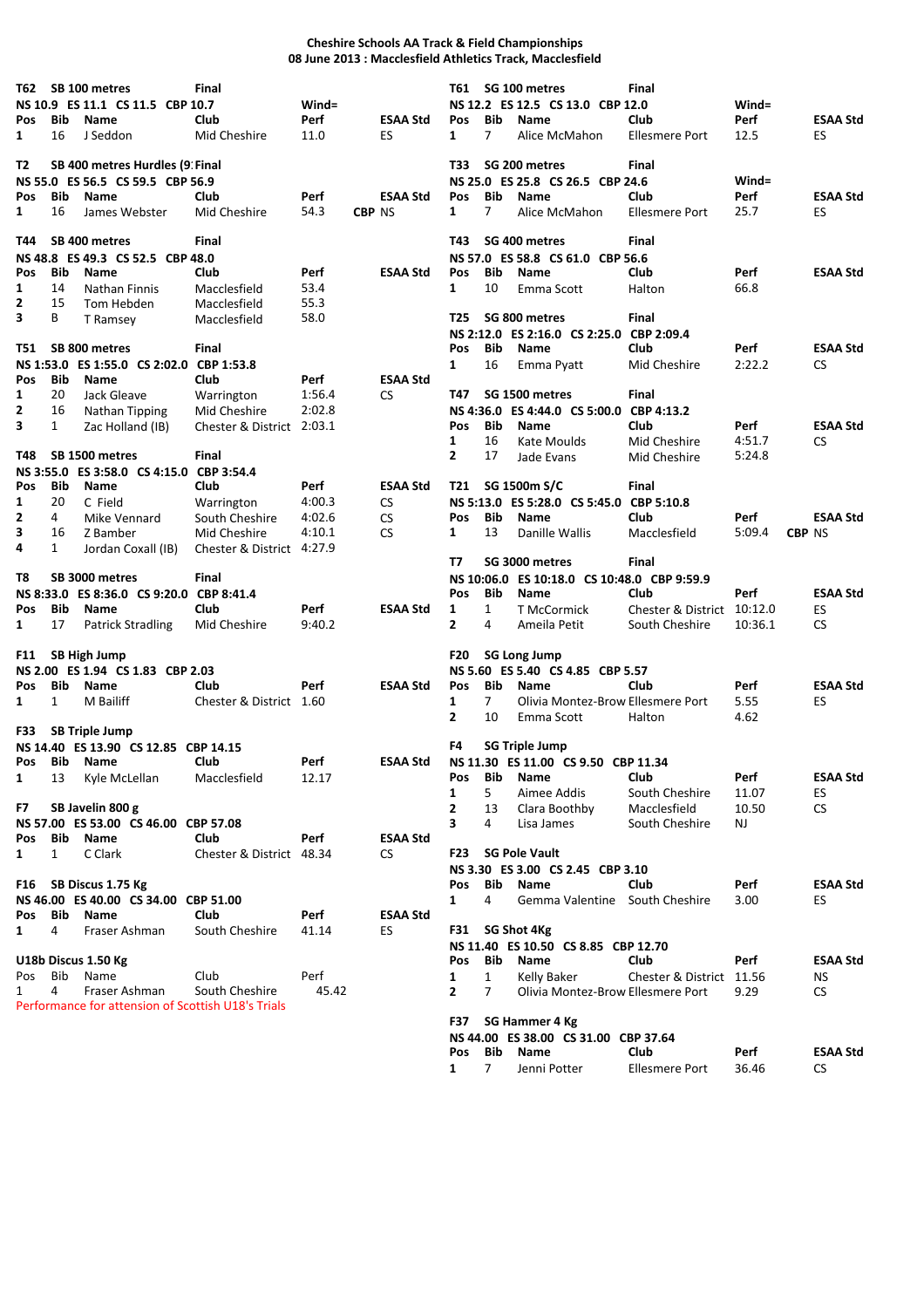| T40                     |                    | JB 100 metres                                   | Heat 1                                |          |               |                  | T15              |              | JB 1500 metres                       | Final                                       |                |                 |
|-------------------------|--------------------|-------------------------------------------------|---------------------------------------|----------|---------------|------------------|------------------|--------------|--------------------------------------|---------------------------------------------|----------------|-----------------|
|                         |                    | NS 11.4 ES 11.8 CS 12.3 CBP 11.3                |                                       | Wind=    |               |                  | <b>NS 4:15.0</b> |              | ES 4:22.0 CS 4:36.0                  | CBP 4:13.3                                  |                |                 |
| Pos                     | Bib                | <b>Name</b>                                     | Club                                  | Perf     |               | <b>ESAA Std</b>  | Pos              | Bib          | <b>Name</b>                          | Club                                        | Perf           | <b>ESAA Std</b> |
| 1                       | 17                 | J Appleton                                      | Mid Cheshire                          | 12.4     | Q             |                  | 1                | $\mathbf{1}$ | M Willis                             | Chester & District 4:25.5                   |                | <b>CS</b>       |
| 2                       | 3                  | D Duggan                                        | Chester & District 12.5               |          | Q             |                  | 2                | 4            | Josh Bettley                         | South Cheshire                              | 4:31.5         | <b>CS</b>       |
| 3                       | 4                  | Jack Shenton                                    | South Cheshire                        | 12.7     | Q             |                  | 3                | 2            | <b>W</b> Parsons                     | Chester & District 4:37.2                   |                |                 |
| 4                       | 6                  | Chris Wan                                       | South Cheshire                        | 12.7     |               |                  | 4                | 16           | N Gibbs                              | Mid Cheshire                                | 4:45.2         |                 |
| 5                       | $\overline{2}$     | C Rowbottom                                     | Chester & District 13.0               |          |               |                  | 5                | 5            | Fred Dobberson                       | South Cheshire                              | 4:47.5         |                 |
| 6<br>T40                | 15                 | Luca Tron<br>JB 100 metres                      | Macclesfield<br>Heat 2                | 14.2     |               |                  | 6<br>7           | 20<br>3      | <b>Jack Stubbings</b>                | Warrington                                  | 4:49.8         |                 |
|                         |                    | NS 11.4 ES 11.8 CS 12.3 CBP 11.3                |                                       | Wind=    |               |                  | 8                | 6            | C Weaver<br>Aaron Dight              | Chester & District 4:51.4<br>South Cheshire | 4:58.4         |                 |
| Pos                     | <b>Bib</b>         | Name                                            | Club                                  | Perf     |               | <b>ESAA Std</b>  | 9                | 18           | R Weir                               | Mid Cheshire                                | 4:58.9         |                 |
| 1                       | 16                 | Fisayo Williamson-1 Mid Cheshire                |                                       | 12.1     | Q             | CS.              | 10               | 17           | J Robson                             | Mid Cheshire                                | 5:01.2         |                 |
| 2                       | 7                  | <b>Matthew Maxwell</b>                          | <b>Ellesmere Port</b>                 | 12.4     | Q             |                  |                  |              |                                      |                                             |                |                 |
| 3                       | 5                  | Sam Alcock                                      | South Cheshire                        | 12.5     | Q             |                  | F28              |              | JB Long Jump                         |                                             |                |                 |
| 4                       | $\mathbf{1}$       | A Buchanan                                      | Chester & District 12.5               |          | q             |                  |                  |              | NS 5.95 ES 5.80 CS 5.45 CBP 5.79     |                                             |                |                 |
| 5                       | 14                 | <b>Bruce Fellows</b>                            | Macclesfield                          | 12.6     | q             |                  | Pos              | Bib          | Name                                 | Club                                        | Perf           | <b>ESAA Std</b> |
| 6                       | 18                 | O Meagher                                       | Mid Cheshire                          | 14.0     |               |                  | 1                | 13           | Maurice Bolton                       | Macclesfield                                | 5.39           |                 |
| <b>T58</b>              |                    | JB 100 metres                                   | Final                                 |          |               |                  | 2                | 16           | T Rudge                              | Mid Cheshire                                | 5.25           |                 |
|                         |                    | NS 11.4 ES 11.8 CS 12.3 CBP 11.3                |                                       | $Wind =$ |               |                  | 3                | 4            | Lewis Palin                          | South Cheshire                              | 4.87           |                 |
| Pos                     | Bib                | <b>Name</b>                                     | Club                                  | Perf     |               | <b>ESAA Std</b>  | 4                | 5            | Ben Wilkinson                        | South Cheshire                              | 4.85           |                 |
| $\mathbf{1}$            | 16                 | Fisayo Williamson-1 Mid Cheshire                |                                       | 11.8     |               | ES               | 5.               | 17           | S Wilkinson                          | Mid Cheshire                                | 4.25           |                 |
| 2                       | 5                  | Sam Alcock                                      | South Cheshire                        | 12.1     |               | CS.              |                  |              |                                      |                                             |                |                 |
| 3                       | 7                  | Matthew Maxwell                                 | <b>Ellesmere Port</b>                 | 12.3     |               | СS               | F2               |              | JB High Jump                         |                                             |                |                 |
| 4                       | 3                  | D Duggan                                        | Chester & District 12.3               |          |               | <b>CS</b>        |                  |              | NS 1.78 ES 1.72 CS 1.60 CBP 1.75     |                                             |                |                 |
| 5                       | 17                 | J Appleton                                      | Mid Cheshire                          | 12.4     |               |                  | Pos              | Bib          | Name                                 | Club                                        | Perf           | <b>ESAA Std</b> |
| 6                       | $\mathbf{1}$       | A Buchanan                                      | Chester & District 12.5               |          |               |                  | 1                | 6            | Sam West                             | South Cheshire                              | 1.60           | <b>CS</b>       |
| 7                       | 4                  | Jack Shenton                                    | South Cheshire                        | 12.6     |               |                  | $2 =$            | $\mathbf{1}$ | <b>Billy Fennel</b>                  | Chester & District 1.45                     |                |                 |
| 8                       | 14                 | <b>Bruce Fellows</b>                            | Macclesfield                          | 12.7     |               |                  | $2 =$            | 18           | Joe Pope                             | Mid Cheshire                                | 1.45           |                 |
|                         |                    |                                                 |                                       |          |               |                  | 4                | 13           | Sam Doherty                          | Macclesfield                                | 1.45           |                 |
| T36                     |                    | JB 200 metres                                   | Final                                 |          |               |                  | 5                | 17           | Josh Slater                          | Mid Cheshire                                | 1.45           |                 |
|                         |                    | NS 23.3 ES 24.0 CS 25.3 CBP 23.0                |                                       | $Wind =$ |               |                  | 6                | 14           | Will Robinson                        | Macclesfield                                | 1.45           |                 |
| Pos                     | Bib                | Name                                            | Club                                  | Perf     |               | <b>ESAA Std</b>  |                  |              |                                      |                                             |                |                 |
| 1                       | 16                 | W Nowell                                        | Mid Cheshire                          | 24.7     |               | CS.              | F13              |              | JB Triple Jump                       |                                             |                |                 |
| 2                       | 17                 | S Denny                                         | Mid Cheshire                          | 24.7     |               | <b>CS</b>        |                  |              | NS 12.40 ES 12.00 CS 11.45 CBP 12.23 |                                             |                |                 |
| 3                       | $\mathbf{1}$       | S Stanford                                      | Chester & District 24.7               |          |               | CS.              | Pos              | Bib          | <b>Name</b>                          | Club                                        | Perf           | <b>ESAA Std</b> |
| 4                       | 13                 | Ross Woodcock                                   | Macclesfield                          | 26.4     |               |                  | 1                | 13           | <b>Tim Phillips</b>                  | Macclesfield                                | 11.37          |                 |
| 5                       | 15                 | Tom Collicot                                    | Macclesfield                          | 26.7     |               |                  | 2                | 16           | M Gilmore                            | Mid Cheshire                                | 10.54          |                 |
| 6                       | 8                  | <b>Adam Lucius</b>                              | <b>Ellesmere Port</b>                 | 26.8     |               |                  | 3                | 6            | Cameron Smith                        | South Cheshire                              | 10.48          |                 |
| $\overline{\mathbf{z}}$ | 18                 | O Ayre                                          | Mid Cheshire                          | 27.6     |               |                  | 4                | 14           | Seb Pryer                            | Macclesfield                                | 10.31          |                 |
|                         |                    |                                                 |                                       |          |               |                  | 5                | 17           | D Buckley                            | Mid Cheshire                                | 9.88           |                 |
| T12                     |                    | JB 80 metres Hurdles (84. Final                 |                                       |          |               |                  | 6                | 15           | George Wilkinson                     | Macclesfield                                | 9.87           |                 |
| Pos                     |                    | NS 11.6 ES 12.0 CS 12.9 CBP 11.5<br><b>Name</b> |                                       | Wind=    |               |                  | 7                | 18           | J Mackerness                         | Mid Cheshire                                | 9.31           |                 |
| 1                       | Bib<br>19          |                                                 | Club                                  | Perf     |               | <b>ESAA Std</b>  | 8<br>9           | 5<br>4       | Joe Ellison                          | South Cheshire                              | 9.20           |                 |
| $\mathbf{2}$            | $\mathbf{1}$       | C Meakin<br>O McCormick                         | Warrington<br>Chester & District 12.3 | 11.9     |               | ES<br>${\sf CS}$ |                  |              | Tom Shea                             | South Cheshire                              | 8.78           |                 |
| 3                       | 16                 |                                                 | Mid Cheshire                          | 13.1     |               |                  | F17              |              | JB Shot 4Kg                          |                                             |                |                 |
| 4                       | $\overline{2}$     | J Murray<br>H Bull                              | Chester & District 13.2               |          |               |                  |                  |              | NS 13.30 ES 12.30 CS 11.20 CBP 16.00 |                                             |                |                 |
| 5                       | 3                  | N Green                                         | Chester & District 14.3               |          |               |                  | Pos              | Bib          | Name                                 | Club                                        | Perf           | <b>ESAA Std</b> |
| 6                       | 17                 | J Over                                          | Mid Cheshire                          | 15.1     |               |                  | 1                | $\mathbf{1}$ | <b>Fergus Tuite</b>                  | <b>Chester &amp; District</b>               | 9.96           |                 |
| 7                       | 13                 | Toby Sayle                                      | Macclesfield                          | 15.2     |               |                  | 2                | 18           | Jake Lightfoot                       | Mid Cheshire                                | 9.90           |                 |
|                         |                    |                                                 |                                       |          |               |                  | 3                | 16           | Zac Wyatt                            | Mid Cheshire                                | 9.47           |                 |
| T19                     |                    | JB 300 metres                                   | Final                                 |          |               |                  | 4                | 5            | Tom Whittaker                        | South Cheshire                              | 9.21           |                 |
|                         |                    | NS 37.5 ES 38.8 CS 40.0 CBP 0.0                 |                                       |          |               |                  | 5                | 17           | <b>Brad Jones</b>                    | Mid Cheshire                                | 8.75           |                 |
| Pos                     | <b>Bib</b>         | Name                                            | Club                                  | Perf     |               | <b>ESAA Std</b>  | 6                | 4            | Max Beadle                           | South Cheshire                              | 8.11           |                 |
| 1                       | 1                  | C Mageean                                       | Chester & District 39.8               |          | <b>CBP CS</b> |                  | 7                | 14           | Alfie Joyce                          | Macclesfield                                | 7.16           |                 |
| 2                       | 4                  | Josh Brookes                                    | South Cheshire                        | 39.9     |               | <b>CS</b>        |                  |              |                                      |                                             |                |                 |
| 3                       | $\overline{2}$     | M Jackson                                       | Chester & District                    | 40.2     |               |                  | F24              |              | JB Javelin 600 g                     |                                             |                |                 |
| 4                       | 19                 | <b>Conner Austin</b>                            | Warrington                            | 40.9     |               |                  |                  |              | NS 46.00 ES 43.00 CS 39.00 CBP 49.92 |                                             |                |                 |
| 5                       | 5                  | G Machin                                        | South Cheshire                        | 41.6     |               |                  | Pos              | Bib          | Name                                 | Club                                        | Perf           | <b>ESAA Std</b> |
| 6                       | 14                 | Cameron Redpath                                 | Macclesfield                          | 42.1     |               |                  | 1                | $\mathbf{1}$ | Joab Huntbach                        | Chester & District 34.25                    |                |                 |
| 7                       | 16                 | T Hulse                                         | Mid Cheshire                          | 43.8     |               |                  | 2                | 5            | Sam Baldwin                          | South Cheshire                              | 32.87          |                 |
| 8                       | 17                 | L Barlow                                        | Mid Cheshire                          | 44.5     |               |                  | 3                | 3            | Jack Wild                            | Chester & District 32.09                    |                |                 |
|                         |                    |                                                 |                                       |          |               |                  | 4                | Α            | Kieran Anderson                      | South Cheshire                              | 29.65          |                 |
| T24                     |                    | JB 800 metres                                   | Final                                 |          |               |                  | 5                | 4            | Andrew Leighton                      | South Cheshire                              | 25.85          |                 |
|                         |                    | NS 2:03.0 ES 2:06.0 CS 2:13.0 CBP 2:02.5        |                                       |          |               |                  | 6                | 13           | Andrew Garrow                        | Macclesfield                                | 25.81          |                 |
| Pos                     | Bib                | Name                                            | Club                                  | Perf     |               | <b>ESAA Std</b>  | 7                | 15           | Harry Hodkinson                      | Macclesfield                                | 25.28          |                 |
| 1                       | 19                 | J Evans                                         | Warrington                            | 2:08.1   |               | <b>CS</b>        | 8                | 14           | Harvey Kerr                          | Macclesfield                                | 18.65          |                 |
| 2                       | 4                  | Callum Ahern                                    | South Cheshire                        | 2:11.9   |               | <b>CS</b>        |                  |              |                                      |                                             |                |                 |
| 3                       | В                  | Charlie Candlish                                | Macclesfield                          | 2:14.3   |               |                  | F25              |              | JB Discus 1.25 Kg                    |                                             |                |                 |
| 4                       | 1                  | J Hickson                                       | Chester & District 2:16.5             |          |               |                  |                  |              | NS 38.00 ES 34.00 CS 30.50 CBP 39.64 |                                             |                |                 |
| 5                       | 16                 | S Roberts                                       | Mid Cheshire                          | 2:18.1   |               |                  | Pos              | Bib          | Name                                 | Club                                        | Perf           | <b>ESAA Std</b> |
| 6                       | 13                 | Oliver Seymour                                  | Macclesfield                          | 2:19.0   |               |                  | 1                | 4            | Jonnie Adderley                      | South Cheshire                              | 29.38          |                 |
| 7                       | 15                 | Alex Gibbons                                    | Macclesfield                          | 2:19.2   |               |                  | 2                | 5            | Ewan Ashman                          | South Cheshire                              | 28.65          |                 |
| 8                       | 18                 | C Farrall                                       | Mid Cheshire                          | 2:21.9   |               |                  | 3                | 14           | <b>Elliot Keen</b>                   | Macclesfield                                | 25.10          |                 |
| 9                       | 17                 | C Bailey                                        | Mid Cheshire                          | 2:22.8   |               |                  | 4                | 13           | James Graham                         | Macclesfield                                | 24.96          |                 |
| 10<br>11                | $\mathbf{2}$<br>21 | <b>G Morriss</b>                                | Chester & District 2:26.6             | 2:27.7   |               |                  | 5                | 16           | Cameron Gooch                        | Mid Cheshire                                | 24.73          |                 |
| 12                      | 20                 | D Fox<br>S Rostrom                              | Warrington<br>Warrington              | 2:30.4   |               |                  | 6<br>7           | 17<br>6      | James Norman<br>Lewis Andrews        | Mid Cheshire<br>South Cheshire              | 24.11<br>19.31 |                 |
| 13                      | 8                  | Joseph Morrison                                 | <b>Ellesmere Port</b>                 | 2:32.2   |               |                  |                  |              |                                      |                                             |                |                 |
|                         |                    |                                                 |                                       |          |               |                  |                  |              |                                      |                                             |                |                 |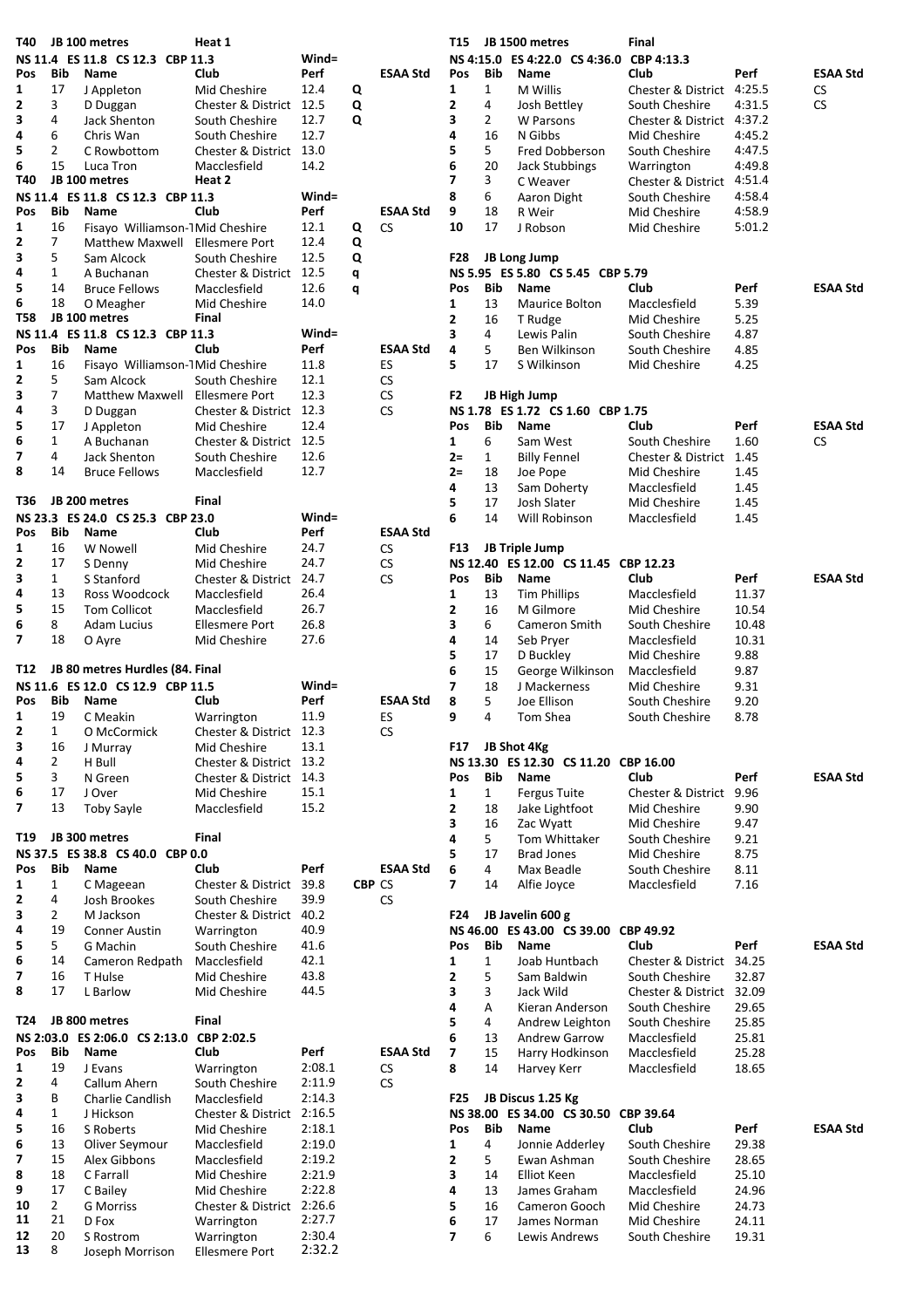| T39        |                                | JG 100 metres                            | Final                                     |              |        |                 | T17                      |                                  | JG 1500 metres                       | <b>Final</b>                            |                |               |                 |
|------------|--------------------------------|------------------------------------------|-------------------------------------------|--------------|--------|-----------------|--------------------------|----------------------------------|--------------------------------------|-----------------------------------------|----------------|---------------|-----------------|
|            |                                | NS 12.6 ES 12.8 CS 13.3 CBP 12.5         |                                           | Wind=        |        |                 | <b>NS 4:43.0</b>         |                                  | ES 4:50.0 CS 5:10.0                  | CBP 4:46.4                              |                |               |                 |
| Pos        | Bib                            | Name                                     | Club                                      | Perf         |        | <b>ESAA Std</b> | Pos                      | Bib                              | <b>Name</b>                          | Club                                    | Perf           |               | <b>ESAA Std</b> |
| 1          | 4                              | <b>Beth Jones</b>                        | South Cheshire                            | 13.2         |        | <b>CS</b>       | 1                        | 4                                | Katie Lowery                         | South Cheshire                          | 4:43.9         | <b>CBP ES</b> |                 |
| 2          | $\overline{7}$                 | Alice Barnsley                           | <b>Ellesmere Port</b>                     | 13.2         |        | <b>CS</b>       | 2                        | 19                               | S McGrail                            | Warrington                              | 4:46.8         |               | ES              |
| 3          | 13                             | Isabel Reynolds                          | Macclesfield                              | 13.6         |        |                 | 3                        | 20                               | V Ramsbottam                         | Warrington                              | 4:54.1         |               | <b>CS</b>       |
| 4<br>5     | 14<br>16                       | Ella Spencer                             | Macclesfield                              | 14.1<br>14.2 |        |                 | 4<br>5                   | $\mathbf{1}$<br>21               | K Clarke                             | Chester & District 5:07.3               | 5:15.8         |               | <b>CS</b>       |
| 6          | 3                              | I Ashley<br>D Shone                      | Mid Cheshire<br>Chester & District 14.3   |              |        |                 | 6                        | 3                                | L Ferris<br>M Owen                   | Warrington<br>Chester & District 5:20.2 |                |               |                 |
| 7          | 18                             | S Walker                                 | Mid Cheshire                              | 14.3         |        |                 | 7                        | 5                                | <b>Hollie Massey</b>                 | South Cheshire                          | 5:20.9         |               |                 |
| 8          | 17                             | C Moss                                   | Mid Cheshire                              | 16.2         |        |                 | 8                        | 16                               | E Bridge                             | Mid Cheshire                            | 5:30.1         |               |                 |
|            |                                |                                          |                                           |              |        |                 | 9                        | $\overline{2}$                   | S Hemingbrough                       | Chester & District 5:39.4               |                |               |                 |
| T35        |                                | JG 200 metres                            | Heat 1                                    |              |        |                 | 10                       | 14                               | Hannah Gaskell                       | Macclesfield                            | 5:41.1         |               |                 |
|            |                                | NS 25.7 ES 26.5 CS 27.6 CBP 25.5         |                                           | Wind=        |        |                 | 11                       | 10                               | Esther Wilson                        | Halton                                  | <b>DNF</b>     |               |                 |
| Pos        | Bib                            | Name                                     | Club                                      | Perf         |        | <b>ESAA Std</b> | 12                       | 11                               | <b>Emily Howard</b>                  | Halton                                  | <b>DNF</b>     |               |                 |
| 1          | 7                              | Georgia Barlow                           | <b>Ellesmere Port</b>                     | 27.5         | Q      | <b>CS</b>       |                          |                                  |                                      |                                         |                |               |                 |
| 2          | 4                              | Eve Fenoglio                             | South Cheshire                            | 28.3         | Q      |                 | F3                       |                                  | JG Long Jump                         |                                         |                |               |                 |
| 3          | 16                             | <b>B</b> Burrows                         | Mid Cheshire                              | 29.2         | Q      |                 |                          |                                  | NS 5.20 ES 5.05 CS 4.65 CBP 5.81     |                                         |                |               |                 |
| 4          | 5                              | <b>Beth Platt</b>                        | South Cheshire                            | 29.9         |        |                 | Pos                      | Bib                              | Name                                 | Club                                    | Perf           |               | <b>ESAA Std</b> |
| 5          | 17                             | S Faraj                                  | Mid Cheshire                              | 29.9         |        |                 | 1                        | 5                                | Liberty Hughes                       | South Cheshire                          | 4.82           |               | CS              |
| T35        |                                | JG 200 metres                            | Heat 2                                    |              |        |                 | 2                        | 10                               | Annabelle Kitchen                    | Halton                                  | 4.73           |               | <b>CS</b>       |
|            |                                | NS 25.7 ES 26.5 CS 27.6 CBP 25.5         |                                           | Wind=        |        |                 | 3                        | 16                               | <b>Emily Edgar</b>                   | Mid Cheshire                            | 4.72           |               | <b>CS</b>       |
| Pos        | Bib                            | Name                                     | Club                                      | Perf         |        | <b>ESAA Std</b> | 4                        | $\mathbf{1}$                     | Georgie Alexander                    | Chester & District 4.72                 |                |               | CS              |
| 1<br>2     | $\mathbf{1}$<br>$\overline{2}$ | <b>B McCarthy</b>                        | Chester & District 28.1                   |              | Q      |                 | 5                        | 14                               | Alicia Vermeulen                     | Macclesfield<br>Chester & District 4.31 | 4.56           |               |                 |
| 3          | 13                             | V Ozoemelam<br><b>Ellie Toms</b>         | Chester & District 28.6<br>Macclesfield   | 28.9         | Q<br>Q |                 | 6<br>7                   | $\overline{2}$<br>$\overline{7}$ | Anna Holden                          | <b>Ellesmere Port</b>                   | 4.27           |               |                 |
| 4          | 3                              | F Edge                                   | Chester & District 29.6                   |              | q      |                 | 8                        | 4                                | Toni Lammond<br>Abbie Iddenden       | South Cheshire                          | 4.20           |               |                 |
| 5          | 14                             | Anna Gorman                              | Macclesfield                              | 29.7         | q      |                 | 9                        | 3                                | Sophie Carter                        | Chester & District 4.13                 |                |               |                 |
| 6          | 18                             | N Palmer                                 | Mid Cheshire                              | 30.4         |        |                 | 10                       | 15                               | Sophie Ridley                        | Macclesfield                            | 4.06           |               |                 |
| <b>T53</b> |                                | JG 200 metres                            | Final                                     |              |        |                 |                          |                                  |                                      |                                         |                |               |                 |
|            |                                | NS 25.7 ES 26.5 CS 27.6 CBP 25.5         |                                           | Wind=        |        |                 | F27                      |                                  | JG High Jump                         |                                         |                |               |                 |
| Pos        | Bib                            | Name                                     | Club                                      | Perf         |        | <b>ESAA Std</b> |                          |                                  | NS 1.63 ES 1.57 CS 1.45 CBP 1.68     |                                         |                |               |                 |
| 1          | $\overline{7}$                 | Georgia Barlow                           | <b>Ellesmere Port</b>                     | 27.0         |        | ${\sf CS}$      | Pos                      | Bib                              | Name                                 | Club                                    | Perf           |               | <b>ESAA Std</b> |
| 2          | 4                              | Eve Fenoglio                             | South Cheshire                            | 27.5         |        | <b>CS</b>       | 1                        | $\mathbf{1}$                     | Ellie McCarthy                       | Chester & District 1.48                 |                |               | СS              |
| 3          | $\mathbf{1}$                   | <b>B</b> McCarthy                        | Chester & District 28.2                   |              |        |                 | 2                        | 15                               | Izzy Bennett                         | Macclesfield                            | 1.35           |               |                 |
| 4          | 13                             | <b>Ellie Toms</b>                        | Macclesfield                              | 28.5         |        |                 | 3                        | 8                                | Charlotte Hart                       | <b>Ellesmere Port</b>                   | 1.35           |               |                 |
| 5          | 16                             | <b>B</b> Burrows                         | Mid Cheshire                              | 28.6         |        |                 | 4                        | 5                                | Martyna Kozoil                       | South Cheshire                          | 1.35           |               |                 |
| 6          | $\overline{2}$                 | V Ozoemelam                              | Chester & District 29.3                   |              |        |                 | 5                        | 12                               | Sophie Baker                         | Halton                                  | 1.30           |               |                 |
| 7          | 3                              | F Edge                                   | Chester & District 29.3                   |              |        |                 | 6                        | 16                               | Lucy Staley                          | Mid Cheshire                            | 1.30           |               |                 |
| 8          | 14                             | Anna Gorman                              | Macclesfield                              | 29.8         |        |                 | 7                        | 13                               | Mima Fiennes                         | Macclesfield                            | 1.30           |               |                 |
|            |                                |                                          |                                           |              |        |                 | 8                        | $\overline{7}$                   | Isobel Johnson                       | <b>Ellesmere Port</b>                   | 1.30           |               |                 |
| T6         |                                | JG 75 metres Hurdles (76. Heat 1         |                                           | $Wind =$     |        |                 | 9                        | 18                               | Emily Williamson                     | Mid Cheshire                            | 1.25           |               |                 |
| Pos        | Bib                            | NS 11.5 ES 11.8 CS 12.8 CBP 11.4<br>Name | Club                                      | Perf         |        | <b>ESAA Std</b> | 10<br>11                 | 17<br>$\overline{2}$             | Rachel Birtwistle<br>Bethan Alderson | Mid Cheshire<br>Chester & District 1.25 | 1.25           |               |                 |
| 1          | 4                              | Chloe Esegbona                           | South Cheshire                            | 11.9         | Q      | CS              |                          |                                  |                                      |                                         |                |               |                 |
| 2          | 5                              | Amy Clarke                               | South Cheshire                            | 13.0         | Q      |                 | F9                       |                                  | JG Shot 3.25Kg                       |                                         |                |               |                 |
| 3          | 17                             | H Fallon                                 | Mid Cheshire                              | 13.3         | Q      |                 |                          |                                  | NS 10.70 ES 10.00 CS 9.10 CBP 11.25  |                                         |                |               |                 |
| 4          | 16                             | R Newsham                                | Mid Cheshire                              | 13.4         | q      |                 | Pos                      | Bib                              | Name                                 | Club                                    | Perf           |               | <b>ESAA Std</b> |
| 5          | 15                             | Rebecca Lynch                            | Macclesfield                              | 15.8         |        |                 | 1                        | 7                                | Samhilda McGongile Ellesmere Port    |                                         | 9.33           |               | CS              |
| T6         |                                | JG 75 metres Hurdles (76. Heat 2         |                                           |              |        |                 | 2                        | 16                               | Katie Sparkes                        | Mid Cheshire                            | 8.36           |               |                 |
|            |                                | NS 11.5 ES 11.8 CS 12.8 CBP 11.4         |                                           | Wind=        |        |                 | 3                        | 17                               | Dorota Mazur                         | Mid Cheshire                            | 7.98           |               |                 |
| Pos        | Bib                            | Name                                     | Club                                      | Perf         |        | <b>ESAA Std</b> | 4                        | 4                                | <b>Beth Button</b>                   | South Cheshire                          | 7.71           |               |                 |
| 1          | 19                             | Daralis Bailey                           | Warrington                                | 13.1         | Q      |                 | 5                        | 13                               | Natasha Boden                        | Macclesfield                            | 7.70           |               |                 |
| 2          | $\mathbf{1}$                   | O Williams                               | Chester & District                        | 13.2         | Q      |                 | 6                        | $\overline{3}$                   | <b>Emily Griffiths</b>               | Chester & District 7.52                 |                |               |                 |
| 3          | $\overline{7}$                 | Hannah Shaw                              | <b>Ellesmere Port</b>                     | 13.6         | Q      |                 | $\overline{ }$           | 15                               | Alyce King                           | Macclesfield                            | 7.32           |               |                 |
| 4          | 13                             | Lucy Cartledge                           | Macclesfield                              | 14.7         | q      |                 |                          |                                  |                                      |                                         |                |               |                 |
| 5          | 14                             | Lydia Kirby                              | Macclesfield                              | 14.7         |        |                 | F14                      |                                  | JG Javelin 600 g                     |                                         |                |               |                 |
| T28        |                                | JG 75 metres Hurdles (76. Final          |                                           |              |        |                 |                          |                                  |                                      |                                         |                |               | <b>ESAA Std</b> |
|            |                                |                                          |                                           |              |        |                 |                          |                                  | NS 33.00 ES 30.00 CS 25.50 CBP 35.44 |                                         |                |               |                 |
| Pos<br>1   |                                | NS 11.5 ES 11.8 CS 12.8 CBP 11.4         |                                           | $Wind =$     |        |                 | Pos                      | Bib                              | Name                                 | Club                                    | Perf           |               |                 |
| 2          | Bib                            | Name                                     | Club                                      | Perf         |        | <b>ESAA Std</b> | 1                        | 16                               | C Lawrence                           | Mid Cheshire                            | 22.10          |               |                 |
|            | 4                              | Chloe Esegbona                           | South Cheshire                            | 11.9         |        | <b>CS</b>       | 2                        | 13                               | Amber Wright                         | Macclesfield                            | 21.76          |               |                 |
|            | 19                             | Daralis Bailey                           | Warrington                                | 12.5         |        | CS              | 3                        | 5                                | <b>Shanice Finlow</b>                | South Cheshire                          | 19.65          |               |                 |
| 3          | $\mathbf{1}$                   | O Williams                               | Chester & District 12.8                   |              |        | <b>CS</b>       | 4                        | 4                                | <b>Emily Bebb</b>                    | South Cheshire                          | 19.49          |               |                 |
| 4          | 5                              | Amy Clarke                               | South Cheshire                            | 12.8         |        | CS              | 5                        | 17                               | <b>ZOE Copnall</b>                   | Mid Cheshire                            | 17.27          |               |                 |
| 5<br>6     | 7<br>16                        | Hannah Shaw<br>R Newsham                 | <b>Ellesmere Port</b><br>Mid Cheshire     | 13.1<br>13.2 |        |                 | 6<br>7                   | 18<br>6                          | <b>KATY Jones</b>                    | Mid Cheshire<br>South Cheshire          | 16.53          |               |                 |
| 7          | 17                             | H Fallon                                 | Mid Cheshire                              | 13.4         |        |                 | 8                        | А                                | Megan Kolbuck                        |                                         | 16.21<br>12.34 |               |                 |
| 8          | 13                             | Lucy Cartledge                           | Macclesfield                              | 13.9         |        |                 |                          |                                  | Clementine Kerwin South Cheshire     |                                         |                |               |                 |
|            |                                |                                          |                                           |              |        |                 | F35                      |                                  | JG Discus 1 Kg                       |                                         |                |               |                 |
| T23        |                                | JG 800 metres                            | Final                                     |              |        |                 |                          |                                  | NS 30.00 ES 27.00 CS 23.00 CBP 33.96 |                                         |                |               |                 |
|            |                                | NS 2:16.0 ES 2:20.0 CS 2:29.0 CBP 2:17.8 |                                           |              |        |                 | Pos                      | Bib                              | Name                                 | <b>Club</b>                             | Perf           |               | <b>ESAA Std</b> |
| Pos        | <b>Bib</b>                     | Name                                     | Club                                      | Perf         |        | <b>ESAA Std</b> | $\mathbf{1}$             | 16                               | J Pyatt                              | Mid Cheshire                            | 30.66          |               | <b>NS</b>       |
| 1          | 19                             | Melissa Boyer                            | Warrington                                | 2:20.1       |        | CS              | 2                        | 3                                | I Griffin                            | Chester & District 22.67                |                |               |                 |
| 2          | B                              | <b>Eleanor Twite</b>                     | Macclesfield                              | 2:23.9       |        | <b>CS</b>       | 3                        | $\overline{7}$                   | <b>Bethany Brizell</b>               | <b>Ellesmere Port</b>                   | 18.82          |               |                 |
| 3          | $\mathbf{1}$                   | J Renner                                 | Chester & District 2:27.7                 |              |        | ${\sf CS}$      | 4                        | 14                               | Rosie Pearce                         | Macclesfield                            | 17.89          |               |                 |
| 4          | 4                              | Cara Gibbons                             | South Cheshire                            | 2:28.5       |        | CS              | 5                        | 13                               | Evie Merrygold                       | Macclesfield                            | 17.00          |               |                 |
| 5          | 8                              | Georgia Aston-Mass Ellesmere Port        |                                           | 2:32.0       |        |                 | 6                        | 8                                | <b>Emma Davies</b>                   | <b>Ellesmere Port</b>                   | 16.79          |               |                 |
| 6          | 3<br>15                        | J Thomas                                 | Chester & District 2:35.1                 |              |        |                 | $\overline{\phantom{a}}$ | 18                               | S Tipping                            | Mid Cheshire                            | 16.53          |               |                 |
| 7<br>8     | $\overline{2}$                 | <b>Maddie Travers</b><br>S Bell          | Macclesfield<br>Chester & District 2:38.4 | 2:38.1       |        |                 |                          |                                  |                                      |                                         |                |               |                 |

17 C Dooley Mid Cheshire 2:39.0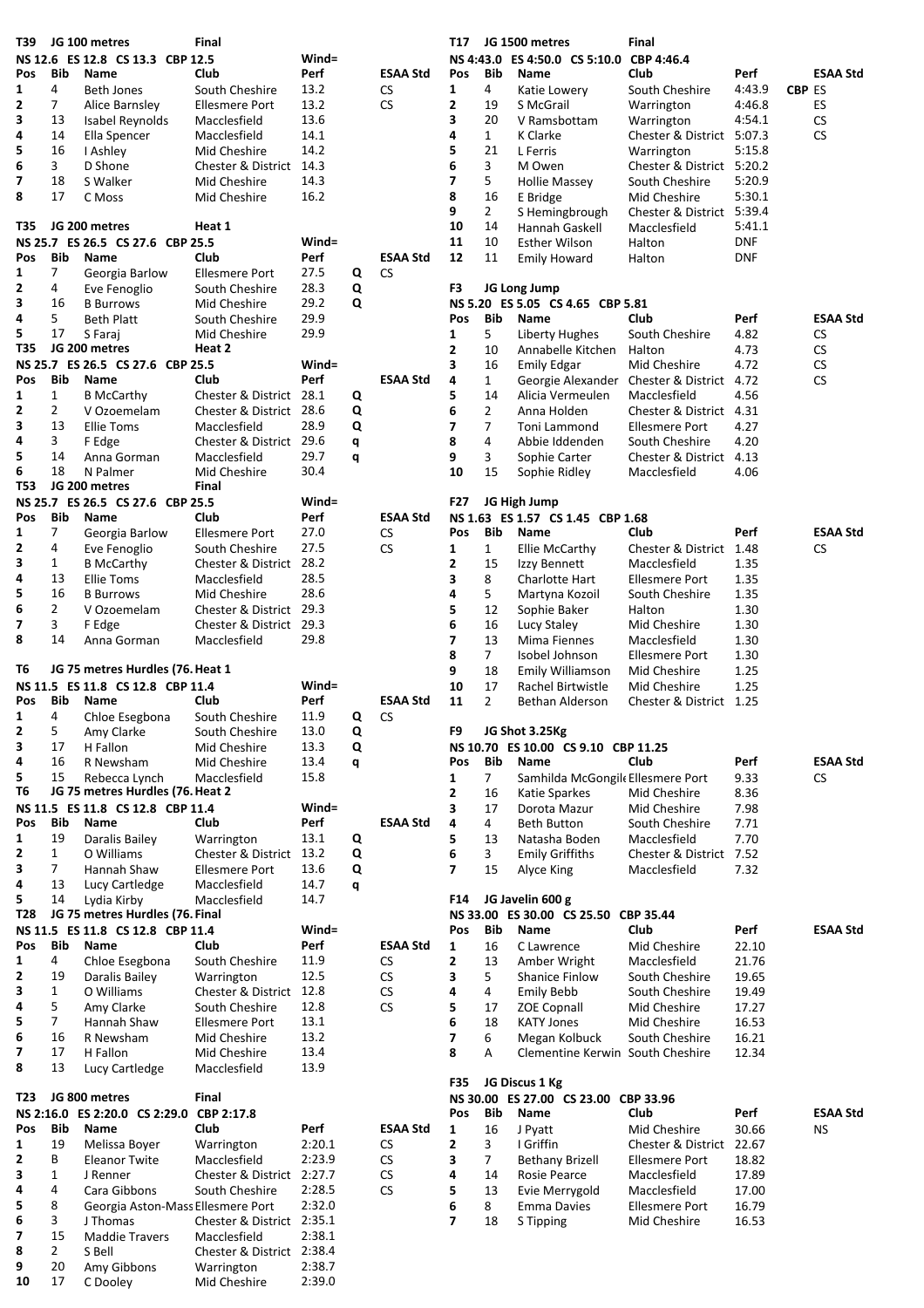| T42          |              | IB 100 metres                            | Final                     |          |                 | F12             |                | <b>IB Long Jump</b>                    |                          |       |                 |
|--------------|--------------|------------------------------------------|---------------------------|----------|-----------------|-----------------|----------------|----------------------------------------|--------------------------|-------|-----------------|
|              |              | NS 11.0 ES 11.2 CS 11.7 CBP 11.0         |                           | Wind=    |                 |                 |                | NS 6.60 ES 6.40 CS 6.00 CBP 6.78       |                          |       |                 |
| Pos          | Bib          | Name                                     | Club                      | Perf     | <b>ESAA Std</b> | Pos             | Bib            | <b>Name</b>                            | Club                     | Perf  | <b>ESAA Std</b> |
| 1            | 7            | Zack Barnsley                            | <b>Ellesmere Port</b>     | 11.3     | <b>CS</b>       | 1               | 4              | Leon Lockett                           | South Cheshire           | 5.85  |                 |
| 2            | 4            | H Richardson                             | South Cheshire            | 11.5     | <b>CS</b>       | 2               | 16             | W Semple                               | Mid Cheshire             | 5.79  |                 |
| 3            | 5            | <b>Brian Barton</b>                      | South Cheshire            | 12.2     |                 | 3               | $\mathbf{1}$   | C Williams                             | Chester & District 5.69  |       |                 |
| 4            |              |                                          |                           | 12.2     |                 |                 |                |                                        |                          |       |                 |
|              | 13           | Will Fairclough                          | Macclesfield              |          |                 | 4               | 13             | Harry Blackwell                        | Macclesfield             | 5.44  |                 |
| 5            | 14           | Matthew Barton                           | Macclesfield              | 12.3     |                 | 5               | 3              | R Anderson                             | Chester & District 5.08  |       |                 |
| 6            | 16           | <b>B</b> Taberner                        | Mid Cheshire              | 12.3     |                 | 6               | 6              | Kyle O'Connor                          | South Cheshire           | 5.06  |                 |
| 7            | $\mathbf{1}$ | M Himbury                                | Chester & District 12.3   |          |                 | $\overline{ }$  | 18             | D Cook                                 | Mid Cheshire             | 4.79  |                 |
| 8            | 17           | C Cooper                                 | Mid Cheshire              | 12.4     |                 |                 |                |                                        |                          |       |                 |
|              |              |                                          |                           |          |                 | F <sub>10</sub> |                | <b>IB High Jump</b>                    |                          |       |                 |
| T38          |              | <b>IB 200 metres</b>                     | Final                     |          |                 |                 |                | NS 1.96 ES 1.90 CS 1.75 CBP 1.95       |                          |       |                 |
|              |              | NS 22.3 ES 22.8 CS 24.0 CBP 21.9         |                           | Wind=    |                 | Pos             | Bib            | Name                                   | Club                     | Perf  | <b>ESAA Std</b> |
| Pos          | Bib          | Name                                     | Club                      | Perf     | <b>ESAA Std</b> | $\mathbf{1}$    | 10             | George Metcalf                         | Halton                   | 1.70  |                 |
| 1            | 5            |                                          | South Cheshire            | 24.2     |                 | 2               | 13             |                                        | Macclesfield             | 1.65  |                 |
|              |              | Patrick Fairly                           |                           |          |                 |                 |                | Alex Krajewski                         |                          |       |                 |
| 2            | 1            | J Wilderspin                             | Chester & District 24.4   |          |                 | 3               | 16             | <b>B</b> Phillips                      | Mid Cheshire             | 1.55  |                 |
| 3            | 16           | M Thomas                                 | Mid Cheshire              | 24.4     |                 | 4               | 17             | <b>SAM Pollard</b>                     | Mid Cheshire             | 1.55  |                 |
| 4            | 4            | Sam Rushworth                            | South Cheshire            | 24.5     |                 | 5               | 18             | D Williamson                           | Mid Cheshire             | 1.50  |                 |
| 5            | 13           | Joshua Pearson                           | Macclesfield              | 24.9     |                 |                 |                |                                        |                          |       |                 |
| 6            | 14           | Joe Macha                                | Macclesfield              | 27.1     |                 | F32             |                | <b>IB Triple Jump</b>                  |                          |       |                 |
|              |              |                                          |                           |          |                 |                 |                | NS 13.70 ES 13.20 CS 12.50 CBP 13.66   |                          |       |                 |
| T16          |              | IB 100 metres Hurdles (91 Final          |                           |          |                 | <b>Pos</b>      | <b>Bib</b>     | Name                                   | Club                     | Perf  | <b>ESAA Std</b> |
|              |              | NS 13.6 ES 14.2 CS 15.0 CBP 13.3         |                           | $Wind =$ |                 | 1               | 4              | Chris Hough                            | South Cheshire           | 11.22 |                 |
|              |              |                                          |                           |          |                 |                 |                |                                        |                          |       |                 |
| Pos          | Bib          | Name                                     | Club                      | Perf     | <b>ESAA Std</b> | $\mathbf{2}$    | 13             | Niza Chilufa                           | Macclesfield             | 11.16 |                 |
| 1            | 19           | Ashley Kirsop                            | Warrington                | 13.8     | ES              | 3               | 16             | C Parker                               | Mid Cheshire             | 10.80 |                 |
| $\mathbf{2}$ | 21           | D Sutcliffe                              | Warrington                | 15.7     |                 | 4               | 14             | <b>Tristan Cumberland Macclesfield</b> |                          | 10.76 |                 |
|              |              |                                          |                           |          |                 | 5               | 18             | J Ganguly                              | Mid Cheshire             | 10.41 |                 |
| T18          |              | IB 400 metres                            | Final                     |          |                 |                 |                |                                        |                          |       |                 |
|              |              | NS 49.5 ES 51.1 CS 53.4 CBP 49.9         |                           |          |                 | F <sub>21</sub> |                | <b>IB Pole Vault</b>                   |                          |       |                 |
| Pos          | Bib          | Name                                     | Club                      | Perf     | <b>ESAA Std</b> |                 |                | NS 4.10 ES 3.80 CS 3.10 CBP 3.90       |                          |       |                 |
| 1            | $\mathbf{1}$ | M Pagan                                  | Chester & District 50.6   |          | ES              | Pos             | Bib            | Name                                   | Club                     | Perf  | <b>ESAA Std</b> |
| $\mathbf{2}$ | 4            |                                          |                           | 54.7     |                 |                 |                |                                        |                          | 3.50  | <b>CS</b>       |
|              |              | Jason Bennett                            | South Cheshire            |          |                 | 1               | 7              | James McMahon                          | <b>Ellesmere Port</b>    |       |                 |
| 3            | Α            | Matthew Goyer                            | South Cheshire            | 56.4     |                 | $\mathbf{2}$    | 4              | Connor Grayson                         | South Cheshire           | 3.30  | <b>CS</b>       |
| 4            | 6            | Alex Murray                              | South Cheshire            | 57.0     |                 |                 |                |                                        |                          |       |                 |
| 5            | 16           | L Newell                                 | Mid Cheshire              | 58.6     |                 | F <sub>26</sub> |                | <b>IB Shot 5Kg</b>                     |                          |       |                 |
| 6            | 18           | E Rogers                                 | Mid Cheshire              | 59.5     |                 |                 |                | NS 14.50 ES 13.20 CS 11.90 CBP 15.49   |                          |       |                 |
| 7            | 17           | K Moore                                  | Mid Cheshire              | 61.3     |                 | Pos             | Bib            | <b>Name</b>                            | Club                     | Perf  | <b>ESAA Std</b> |
|              |              |                                          |                           |          |                 | 1               | 13             | Evan Thomas                            | Macclesfield             | 11.43 |                 |
| T27          |              | IB 800 metres                            | Final                     |          |                 | 2               | 5              | <b>Connor Reeves</b>                   | South Cheshire           | 10.85 |                 |
|              |              | NS 1:57.0 ES 1:59.0 CS 2:05.0            | CBP 1:55.3                |          |                 | 3               | 14             | Evan Miller                            | Macclesfield             | 10.67 |                 |
|              |              |                                          |                           |          |                 |                 |                |                                        |                          |       |                 |
| Pos          | Bib          | Name                                     | Club                      | Perf     | <b>ESAA Std</b> | 4               | 16             | Shaun Kreissl                          | Mid Cheshire             | 10.46 |                 |
| 1            | 13           | Jay Hornby                               | Macclesfield              | 2:00.5   | <b>CS</b>       | 5               | $\overline{7}$ | <b>Grieg Speirs</b>                    | <b>Ellesmere Port</b>    | 9.97  |                 |
| 2            | 4            | Jacob Brown                              | South Cheshire            | 2:00.9   | CS              | 6               | 18             | Niall Holt                             | Mid Cheshire             | 9.91  |                 |
| 3            | 14           | Dan Gillian                              | Macclesfield              | 2:01.9   | <b>CS</b>       | $\overline{7}$  | 4              | Jack Massey                            | South Cheshire           | 8.49  |                 |
| 4            | 2            | M Hearn                                  | Chester & District 2:02.9 |          | CS              |                 |                |                                        |                          |       |                 |
| 5            | 19           | C Fance                                  | Warrington                | 2:03.0   | <b>CS</b>       | F6              |                | IB Javelin 700 g                       |                          |       |                 |
| 6            | 20           | R Dykes                                  | Warrington                | 2:03.5   | CS.             |                 |                | NS 54.00 ES 52.00 CS 45.00 CBP 59.25   |                          |       |                 |
| 7            | 16           | M Rowlinson                              | Mid Cheshire              | 2:11.6   |                 | Pos             | Bib            | Name                                   | Club                     | Perf  | <b>ESAA Std</b> |
| 8            | 18           | T Butler                                 | Mid Cheshire              | 2:29.6   |                 |                 | 18             | H Lord                                 | Mid Cheshire             | 51.00 |                 |
|              |              |                                          |                           |          |                 | 1               |                |                                        |                          |       | CS              |
|              |              |                                          |                           |          |                 | 2               | 4              | Niall Clowes                           | South Cheshire           | 46.00 | CS.             |
| T5           |              | IB 1500 metres                           | Final                     |          |                 | 3               | 17             | I Morris                               | Mid Cheshire             | 41.00 |                 |
|              |              | NS 4:03.0 ES 4:07.0 CS 4:20.0 CBP 4:07.3 |                           |          |                 | 4               | 16             | L Greenwood                            | Mid Cheshire             | 39.22 |                 |
| Pos          | Bib          | Name                                     | Club                      | Perf     | <b>ESAA Std</b> | 5               | 14             | Mark Cole                              | Macclesfield             | 33.48 |                 |
| 1            | 20           | D Evans                                  | Warrington                | 4:12.0   | CS              | 6               | 9              | Nick Mitchelson                        | <b>Ellesmere Port</b>    | 32.53 |                 |
| 2            | 4            | Sam Whitehead                            | South Cheshire            | 4:12.1   | <b>CS</b>       | 7               | 15             | Matt Peakman                           | Macclesfield             | 32.29 |                 |
| 3            | 13           | Dom Stafford                             | Macclesfield              | 4:26.0   |                 | 8               | 13             | Doug Swallow                           | Macclesfield             | 30.51 |                 |
| 4            | 16           | D Morrison                               | Mid Cheshire              | 4:27.3   |                 |                 |                |                                        |                          |       |                 |
|              |              |                                          |                           |          |                 |                 |                | IB Discus 1.5 Kg                       |                          |       |                 |
| 5            | 17           | A Castro-Fuentes                         | Mid Cheshire              | 4:44.6   |                 | F15             |                |                                        |                          |       |                 |
| 6            | 14           | Brad O'Donavan                           | Macclesfield              | 5:09.2   |                 |                 |                | NS 44.00 ES 41.00 CS 34.00 CBP 45.14   |                          |       |                 |
|              |              |                                          |                           |          |                 | Pos             | Bib            | Name                                   | Club                     | Perf  | <b>ESAA Std</b> |
| T9           |              | IB 3000 metres                           | Final                     |          |                 | 1               | 5              | Jonathan Chatten                       | South Cheshire           | 30.78 |                 |
|              |              | NS 8:55.0 ES 8:59.0 CS 9:30.0            | CBP 8:56.6                |          |                 | 2               | 16             | Daniel Hodkinson                       | Mid Cheshire             | 30.25 |                 |
| Pos          | Bib          | Name                                     | Club                      | Perf     | <b>ESAA Std</b> | 3               | 17             | Hepi Jolliffe                          | Mid Cheshire             | 25.21 |                 |
| 1            | 16           | E Bowker                                 | Mid Cheshire              | 8:58.2   | ES              | 4               | 3              | Chris Young                            | Chester & District 21.89 |       |                 |
| 2            | $\mathbf{1}$ | Matthew Sheen                            | Chester & District 9:07.3 |          | CS.             | 5               | 4              | Ryan Rimmer                            | South Cheshire           | 21.40 |                 |
| 3            | 4            | <b>Tim Morris</b>                        |                           | 9:35.5   |                 |                 |                |                                        |                          |       |                 |
|              |              |                                          | South Cheshire            |          |                 |                 |                |                                        |                          |       |                 |
| 4            | 19           | L Sharman                                | Warrington                | 9:55.0   |                 | F1              |                | IB Hammer 5 Kg                         |                          |       |                 |
| 5            | 17           | J Owen                                   | Mid Cheshire              | 9:58.3   |                 |                 |                | NS 56.00 ES 50.00 CS 37.00 CBP 37.00   |                          |       |                 |
|              |              |                                          |                           |          |                 | Pos             | Bib            | Name                                   | Club                     | Perf  | <b>ESAA Std</b> |
|              |              |                                          |                           |          |                 | 1               | 13             | Jake Lloyd                             | Macclesfield             | 30.52 |                 |
|              |              |                                          |                           |          |                 | 2               | 5              | Dean Valentine                         | South Cheshire           | 25.67 |                 |
|              |              |                                          |                           |          |                 | 3               | 4              | Thomas Broomhall South Cheshire        |                          | 14.60 |                 |
|              |              |                                          |                           |          |                 |                 |                |                                        |                          |       |                 |